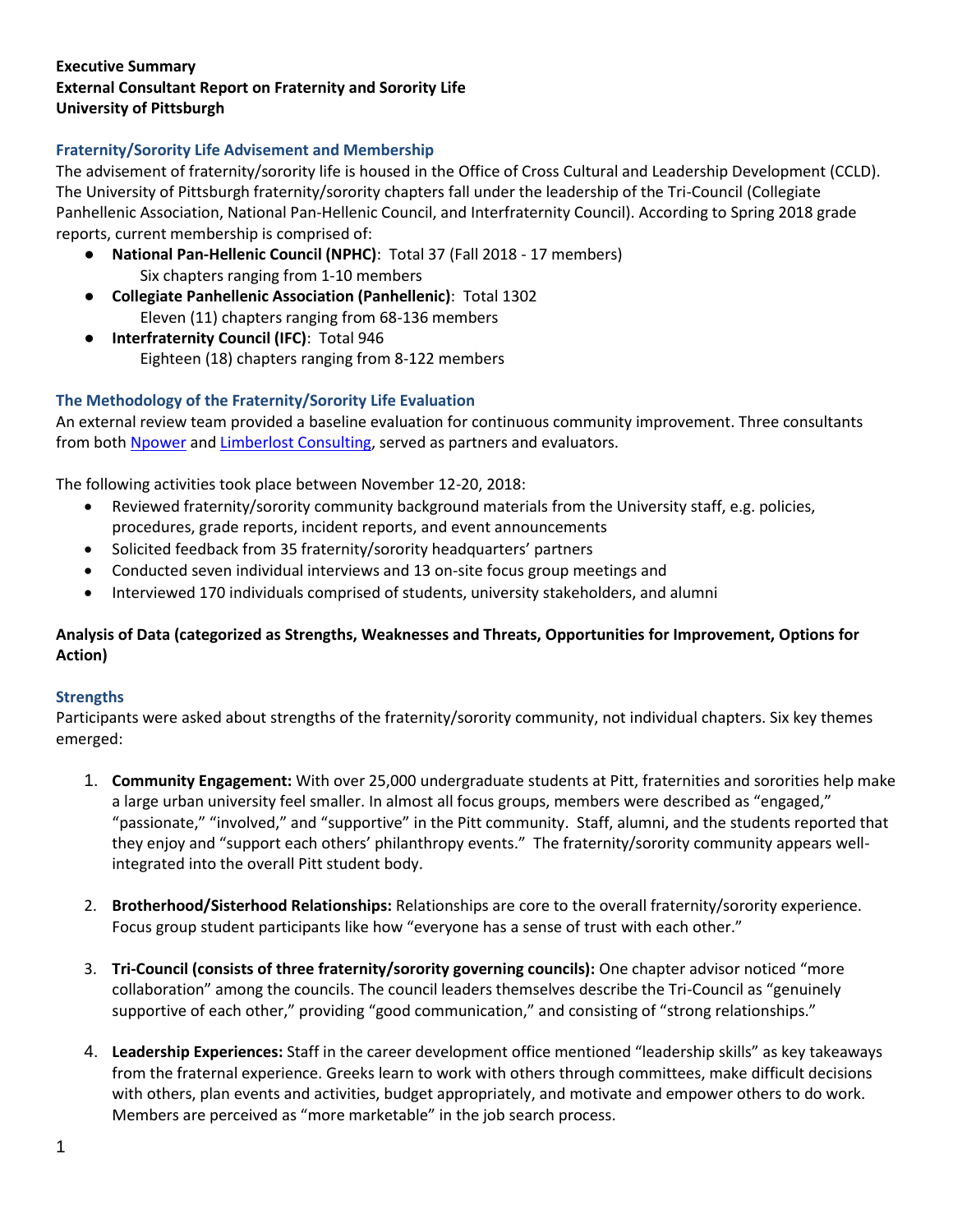- 5. **University Expectations**: A community-wide suspension of activities by the Vice Provost and Dean of Students was put into effect in Spring 2018. Some students viewed the suspension as dramatic, but many remarked on a resulting "different mindset (of membership) toward a wellness mindset."
- 6. **Relationship with Police:** The police have established a good working relationship with fraternity/sorority members at Pitt through outreach programs and a community policing model. The meeting with representatives of the University of Pittsburgh Police Department (UPD) was generally positive. Officers noted the number of transports of students for alcohol-related reasons was "down" this semester. Both UPD and the City of Pittsburgh Police use and are comfortable with the Pitt referral system, alerting University personnel and providing information when a student is involved.

# **Three Strengths Noted by the Consultants**

### **Deep and Wide Support of the Fraternal Experience**

- 1. The three consultants noticed one unique strength of the community: "There is not an anti-fraternity sentiment in the student affairs division." Many student affairs professionals have high, yet reasonable, expectations of the Greek community.
- 2. Upper-level administration support is assertive and visible with a photograph timeline wall mural which stretches the entire floor on the floor of the Vice Provost and Dean of Students' Office. The consultants had never seen a similar mural dedicated to Greek life.
- 3. Immediate financial and personnel investments (adding two entry-level staff members) have been made to the Fraternity/Sorority Life staff in 2018-2019.

#### **Weaknesses and Threats**

Two key themes emerged as weaknesses and threats, and two additional key themes emerged as opportunities for improvement:

1. **Hazing** *14 mentions in the focus group***:** Within the last two academic years, the University of Pittsburgh has also experienced high-profile hazing incidents that have prompted the University community to reflect on the practice and find better ways to on-board and educate students engaging in new member processes. Three categories of hazing emerged: subtle (intimidation), harassment, and violent. Students stated that they have an 8- to 10-week pledge process, and described activities they participated in (as either a perpetrator or a recipient).

| <b>Activities Described:</b>             | <b>Reasons Cited for Engaging in Hazing Practices:</b>            |
|------------------------------------------|-------------------------------------------------------------------|
| Forced food and alcohol<br>$\bullet$     | Tradition: "I had to go through it; you should too."<br>$\bullet$ |
| consumption                              | Rationalization: "People should focus on the good<br>$\bullet$    |
| Paddling<br>$\bullet$                    | work we do like philanthropy."                                    |
| Psychological hazing<br>$\bullet$        | • Culture of one-upmanship                                        |
| Cyber bullying                           | Lack of compassion for fellow students<br>$\bullet$               |
| Manipulation<br>$\bullet$                | Lack of individual accountability<br>$\bullet$                    |
| Extended time away from<br>$\bullet$     | Group think (noted by administrators)<br>$\bullet$                |
| academics                                | Lack of alumni involvement or negative alumni<br>$\bullet$        |
| Abductions/kidnapping<br>$\bullet$       | involvement                                                       |
| Exposure to cold weather or<br>$\bullet$ | Influence of alcohol<br>$\bullet$                                 |
| extreme heat without                     | Influence of underground organizations that cement<br>$\bullet$   |
| appropriate protection                   | the hazing culture                                                |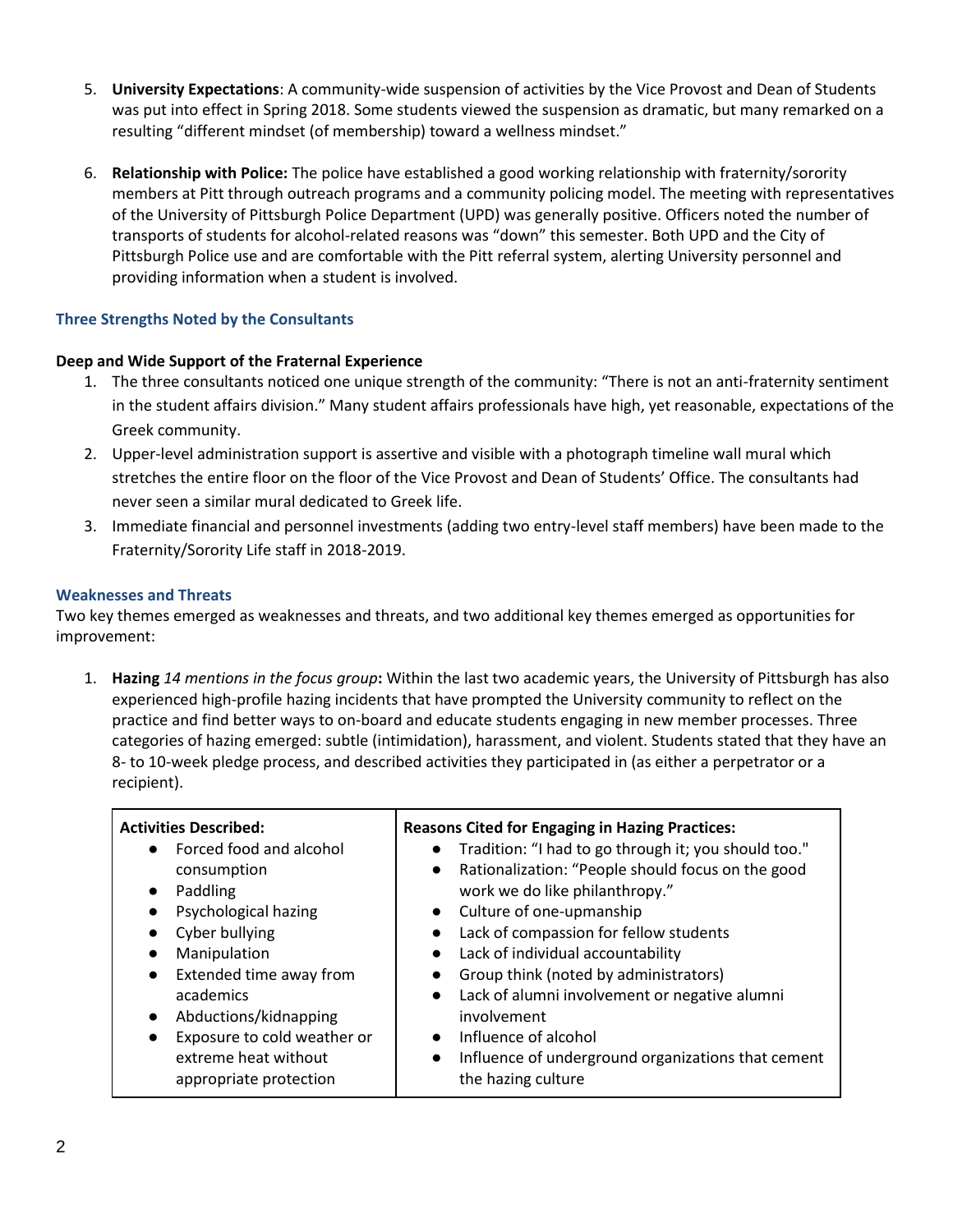Eight (8) administrators referred to "repeat offenders" and underground organizations that contribute to the hazing culture on campus. One administrator stated, "they (students) won't get it until they kill someone."

The administration has taken steps to increase education about hazing and the University's policy and position on this type of misconduct. Students stated, "bystander intervention (training) is not great" in general, and not very comprehensive with regards to hazing.

Many students were confused by how the University holds students accountable for violating policy broadly. There is an understanding of the policy, but it does not relate to the nuances they experience. To compound this confusion, students felt the University office responsible for adjudication was adversarial, and University expectations were not transparent. Students want a better understanding of the conduct process; they perceive some groups as receiving harsher sanctions for lesser transgressions.

2. **Alcohol Culture** *12 mentions in the focus group***:** The top concern, voiced by the top student affairs administrator and other student affairs professionals is answering the question, "Did we keep someone's child safe while she or he was here at Pitt?" This concern was most often framed in the context of alcohol consumption as opposed to hazing in an IFC fraternity.

The consistently reported effects of alcohol consumption included fights, falling from buildings, acute intoxication (especially by first-year students). The use of alcohol permeates nearly every activity (including ritual and events associated with Greek Week) in the Panhellenic and IFC chapters.

A community weakness shared was the students' general short-view of the community-wide suspension, summarized in this comment: "Students see the end goal as being able to host parties, rather than creating systemic change."

# **Opportunities for Improvement**

- 3. **Alumni Impact** *8 mentions in the focus group***:** Alumni support for undergraduates at Pitt is disappointing and frustrating. Several undergraduates complained that there is next to no support for undergraduates from alumni. Alumni do not attend special occasions such as initiation, homecoming, or founders' day events, nor do they regularly attend chapter meetings. Mentoring from alumni is rare. Younger alumni demonstrate a negative influence for chapters by glorifying hazing and alcohol consumption. Older alumni are out of touch with the challenges and issues that undergraduates face today.
- 4. **National Pan-Hellenic Council (NPHC)** *5 mentions in the focus group***:** Many members of the NPHC, both students and alumni, acknowledge that they participate in hazing activities. Some students stated the "entire council is made"—meaning they all have an underground pledge process. Those students disclosed they participate in an unofficial process that is well beyond their national organizations' expectations, and they have attended the "set" of other organizations. Students state that they feel pressure to provide the social outlet for "Black Pitt." "Black Pitt" is defined as the community of Black students and student organizations at Pitt. They also acknowledge they do not follow appropriate party registration and risk management protocols, and they are not entirely familiar with the rules. As a council, chapter members initially stated that they were unified; but after some questioning, they relented and revealed that there are some deep divisions within the council, e.g. tension between the NPHC and Black Action Society and lack of participation in the NPHC meetings, NPHCsponsored community service, and philanthropic projects.